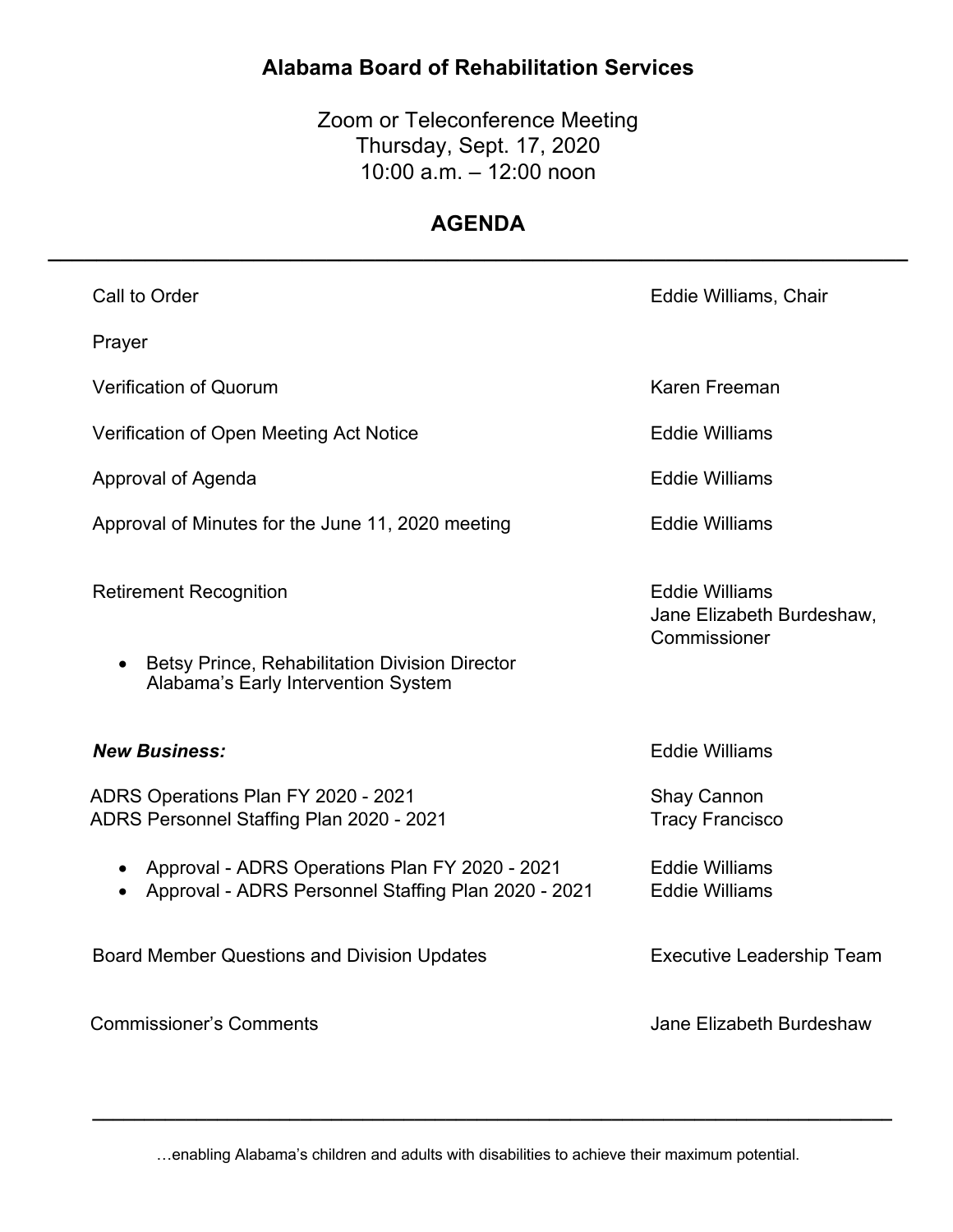#### *Announcements:*

Alabama Board of Rehabilitation Services meetings for **2020:**

• **Thursday, Dec. 3, 2020 – 10:00 a.m., TBD** 

Alabama Board of Rehabilitation Services *proposed* meetings dates for *2021:*

- **Thursday, March 4, 2021 – 10:00 a.m.,** Montgomery/State Office, Large Conf. Room
- **Thursday, June 17, 2021 – 10:00 a.m., Location: TBD**
- **Thursday, Sept. 16, 2021 – 10:00 a.m.,** Montgomery/State Office, Large Conf. Room
- **Thursday, Dec. 2, 2021 – 10:00 a.m.,** Montgomery/State Office, Large Conf. Room

Board Business/Discussion Eddie Williams

Adjourn **Eddie Williams** 

…enabling Alabama's children and adults with disabilities to achieve their maximum potential.

*\_\_\_\_\_\_\_\_\_\_\_\_\_\_\_\_\_\_\_\_\_\_\_\_\_\_\_\_\_\_\_\_\_\_\_\_\_\_\_\_\_\_\_\_\_\_\_\_\_\_\_\_\_\_\_\_\_\_\_\_\_\_\_\_\_\_\_\_\_\_\_\_\_\_\_\_\_*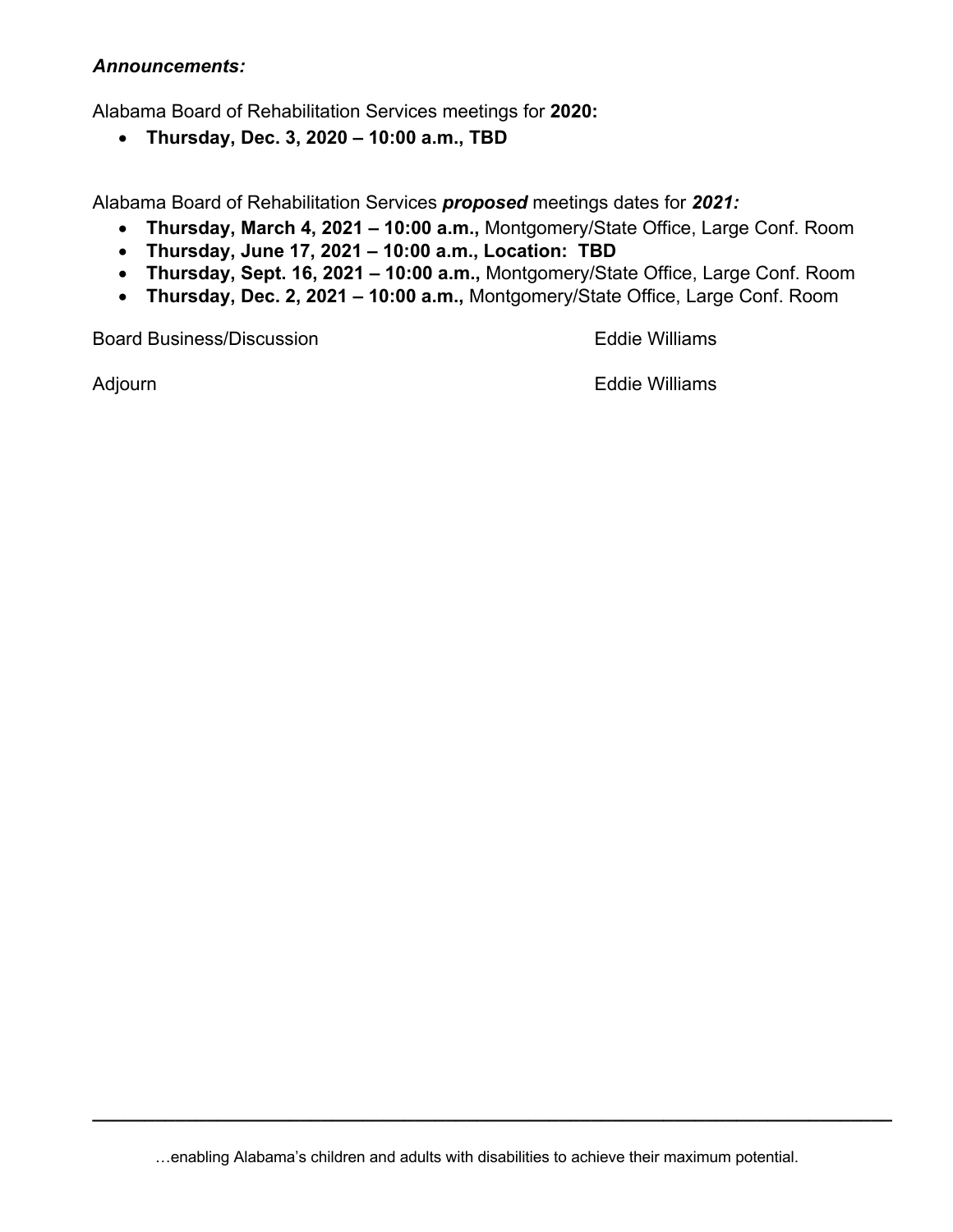*Alabama Board of Rehabilitation Services* 

*Minutes Virtual via Zoom Thursday, Sept. 17, 2020* 

#### **Call to Order:**

Mr. Eddie Williams, Board Chair, called the regularly scheduled open public meeting to order at 10:05 a.m.

#### **Prayer:**

Dr. Graham Sisson, Jr., Deputy Attorney General of the Alabama Governor's Office on Disability (GOOD), opened the board meeting with prayer.

#### **Verification of Quorum:**

Board members present: Mr. Eddie Williams, Board Chair; Mrs. Penny Foster, Board Vice-Chair; Mr. Jimmie Varnado, and Mr. Charles Wilkinson. A quorum was declared.

#### **Verification of the Open Meetings Act Notice:**

For the health and safety of the public (including the effectiveness of COVID-19 mitigation strategies), and in accordance with Section III (Open Meetings Act) in the First Supplemental State of Emergency: Coronavirus (COVID-19) Proclamation signed by Gov. Kay Ivey, Governor of the State of Alabama, on March 18, 2020, the Alabama Board of Rehabilitation Services regularly scheduled board meeting was conducted virtually via Zoom and was open to the public. Interpreter services were provided via Zoom by Mrs. Jodie Jernigan and Ms. Eliza Cantu.

Mrs. Karen Freeman verified that the Alabama Board of Rehabilitation Services meeting for Sept. 17, 2020, was initially posted on the Alabama Secretary of State's website on Jan. 14, 2020 with the final revision for the public on Aug. 13, 2020. The following link was provided for registration purposes with a deadline of Sept. 10, 2020: https://www.rehab.alabama.gov/about/meet-our-board

At the conclusion of the board meeting, a summary of the meeting was posted on the Alabama Department of Rehabilitation Services' public website on Sept. 17, 2020 before the close of business. The summary recounted the deliberations conducted during the meeting and the actions taken with specificity to allow the public to understand what happened.

#### **Approval of Agenda:**

Mr. Williams asked for a motion to approve the agenda. The motion to approve the agenda was made by Mr. Jimmie Varnado and seconded by Mrs. Penny Foster. The agenda was approved unanimously.

### **Approval of Minutes for June 11, 2020 Meeting:**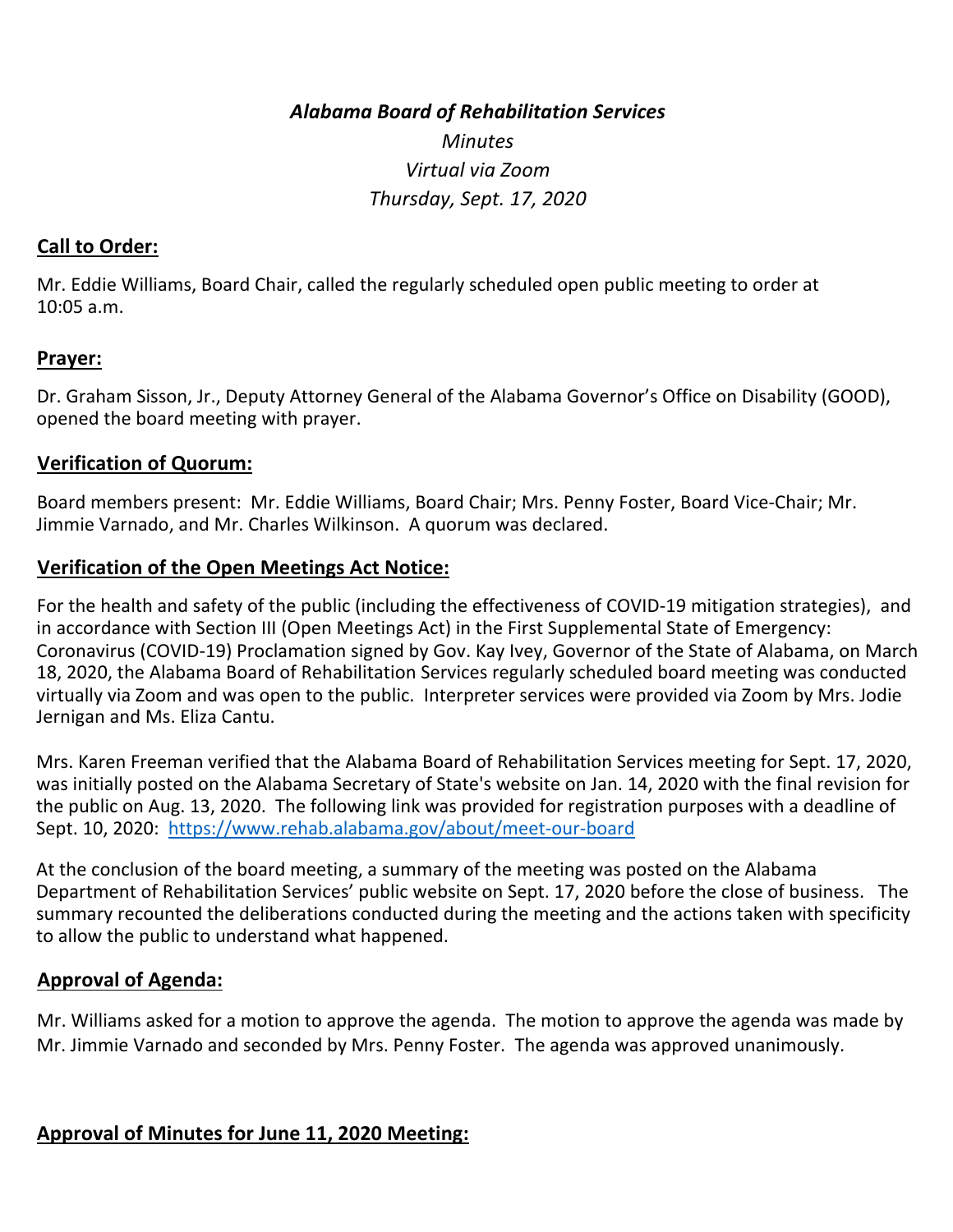The minutes from the June 11, 2020, meeting were mailed prior to the board meeting. Mr. Williams stated that if there were no corrections, the minutes would stand approved as presented. The minutes were approved by unanimous consent.

## **Retirement Recognition:**

### *Mrs. Betsy Prince, Rehabilitation Division Director, Alabama's Early Intervention System*

On behalf of the Alabama Board of Rehabilitation Services, Mr. Williams, Board Chair, expressed appreciation to Mrs. Betsy Prince in recognition of Mrs. Prince's retirement after 25 years of service to the State of Alabama effective Oct. 1, 2020. Mr. Williams thanked Mrs. Prince for her loyal and dedicated service to the citizens of the state. On behalf of the Alabama Department of Rehabilitation Services (ADRS) Executive Leadership Team, Commissioner Burdeshaw expressed her appreciation to Mrs. Prince for a lifetime of dedicated service to children and families in the disability community and passionate leadership.

### *Mrs. Pam Faison, Assistant Chief Financial Officer, Finance/Purchasing/Budget*

On behalf of the Alabama Board of Rehabilitation Services, Mr. Williams, Board Chair, expressed appreciation to Mrs. Pam Faison in recognition of Mrs. Faison's retirement after more than 30 years of service to the State of Alabama effective Nov. 1, 2020. On behalf of the Alabama Department of Rehabilitation Services (ADRS) Executive Leadership Team, Commissioner Burdeshaw expressed her appreciation to Mrs. Faison for a lifetime of dedicated service. Mrs. Faison's knowledge and counsel have provided a firm foundation for ADRS' strong fiscal standards and principles.

### **New Business:**

### *Alabama Department of Rehabilitation Services Operations & Personnel Staffing Plan FY 2020 – 2021*

Mrs. Shay Cannon, Chief Financial Officer, reviewed the ADRS Operations Plan for FY 2020 – 2021, Executive Budget Office (EBO) Form 8. Ms. Cannon expressed her appreciation to Mrs. Pam Faison, Assistant Chief Financial Officer for her assistance in preparing the ADRS Operations Plan. Mrs. Faison is such an invaluable member of the Accounting/Purchasing/Budget team and will be greatly missed.

Ms. Tracy Francisco, Human Resource Development Director, reviewed the ADRS Personnel Staffing Plan for FY 2020 – 2021, Executive Budget Office (EBO) Form 9.

Mr. Williams moved to approve and adopt the ADRS FY 2020-2021 Operations Plan (EBO Form 8) at the spending level of \$206,141,907 and the ADRS Staffing Plan (EBO Form 9) at the staffing level of 859.50 fulltime equivalent positions, and that the board give authority to the Commissioner and Chief Financial Officer to revise the Operations Plan within these spending and staffing levels. The motion to approve the ADRS Operations & Personnel Staff Plan FY 2020 -2021 was seconded by Mr. Jimmie Varnado, and the motion carried.

Mrs. Cannon reported the Alabama Department of Rehabilitation Services Accounting Program is currently in the process of utilizing the Coronavirus Aid, Relief, and Economic Security (CARES) Act funds for COVID-19 related expenditures such as the IT Infrastructure Upgrade Project which is approximately \$400,000.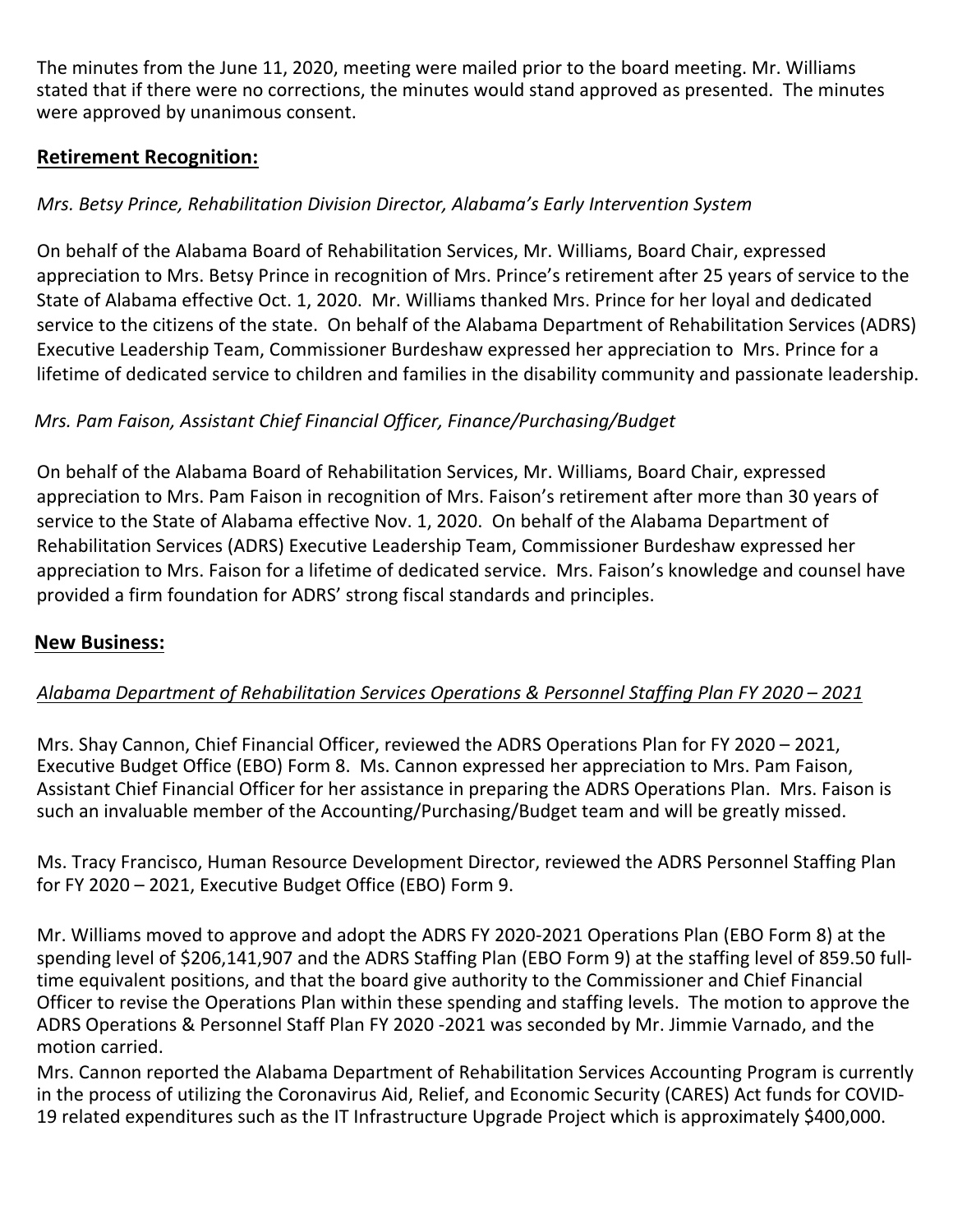## **Board Member Questions and Division Updates:**

The Executive Leadership Team members were provided an opportunity to answer any questions and give updates to their written reports.

### **Commissioner's Comments:**

### *Alabama Department of Rehabilitation Services (ADRS) Budget Update for 2021*

Commissioner Burdeshaw reported, despite the pandemic, the Alabama Department of Rehabilitation Services (ADRS) was able to maintain level-funding in the programs and gain a small amount of additional dollars in Alabama's Early Intervention System. Due to the concerns about Early Intervention funding and services, the Early Intervention State Office staff and the accounting staff have worked closely to develop tighter budget numbers and project need over the next two fiscal years. These discussions have led to a change in how Early Intervention local program contracts are drafted and budgeted. Early Intervention referrals are down due to the national pandemic. While that fact helped to stretch funding projections, it likely means children are not getting services. Alabama's Early Intervention System will continue to monitor this situation closely and develop strategic plans for FY 2021 and beyond.

### *COVID-19 – Impact on Alabama Department of Rehabilitation Services (ADRS) Operations*

ADRS, as has the entire world, been impacted by the pandemic. The primary goal of ADRS has been continuity of services for Alabama's adults and children with disabilities and to minimize the risk for ADRS staff and the families that are served. Out of an abundance of caution, the Anniston and Gadsden Children's Rehabilitation Service's offices were closed from Sept. 13 until Sept. 23, 2020. That district appears to be a hot spot for the virus. This was a step necessary to safeguard staff and the individuals we serve. The telephones were forwarded so that children and families continue to receive the necessary services. COVID-19 is a continuous on-going risk with the Centers for Disease Control (CDC) and Prevention recommendations being followed with the office closures.

The Commissioner reported that due to inclement weather conditions related to Hurricane Sally, the Mobile, Andalusia, and Dothan offices were closed on Sept. 17, 2020.

Commissioner Burdeshaw will be conducting the internal interviews for Alabama's Early Intervention System, Rehabilitation Division Director on Monday, Sept. 21, 2020.

#### **Announcements:**

Mr. Williams reported that the Alabama Board of Rehabilitation Services will be required to select a chair and vice-chair during the upcoming December meeting.

The next quarterly board meeting will be held: